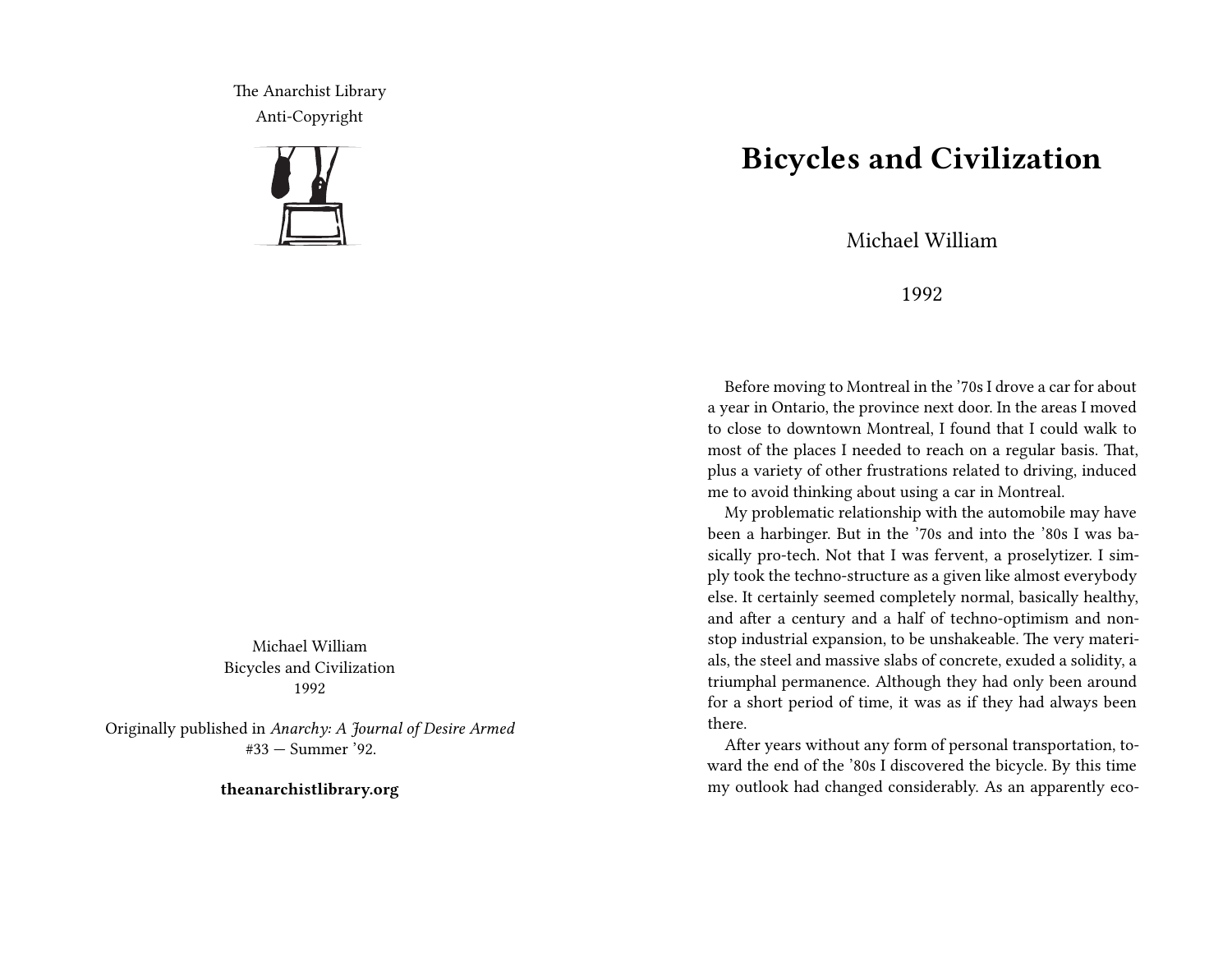logically sound antidote to the automobile, the bicycle seemed to fit in perfectly with my by now anti-civilization outlook.

I used my bike almost every day. I explored distant and unfamiliar areas of the city, saved bus and metro (subway) fares, could get to where I wanted to go faster and was able to expand the number of places I could comfortably reach. I used my bike right through January and February (many people are unaware that a bike can be used all winter, even in an icy city like Montreal. It's only slippery during and just after a snowfall. On the other hand the salt on the streets has a very corrosive effect and tends to wreck the bike).

Having used my bike on a regular basis for several years, however, I am now thoroughly fed up. Whenever possible I avoid my bike and walk. Whereas I previously saw bikes as at least a" partial negation of civilization's worst aspects, they now appear to be an integral part of the megamachine. Each day more and more of the surface of the earth is gobbled up by streets and highways. Uprooting everything in its path, this onslaught replaces the irregular, spontaneous, unpredictable surfaces of nature with the flat surfaces, the 90-degree angles, the monotonous predictability of the rhythms of the megamachine. When the asphalt crumbles from the constant pounding, and shoots of nature reassert themselves through the cracks, they are crushed and obliterated by cars and trucks until a steaming layer of asphalt 'disappears' them and the cycle begins anew.

Cut into rectangles and squares, space in the city is proportioned for specific uses. Bicycles, which require a lot of room, are not enough of a priority so they are shunted into the space reserved for motor vehicles. The congested inner city streets where I use my bike are a zone of constant vulnerability. At any moment a car? can come zooming up from behind without my noticing, a parked car can start up and plunge out in front of me, or kids can leap out from behind parked cars. But if there are very real risks which can be calculated and taken when I use my bike, the scope of these challenges is very lim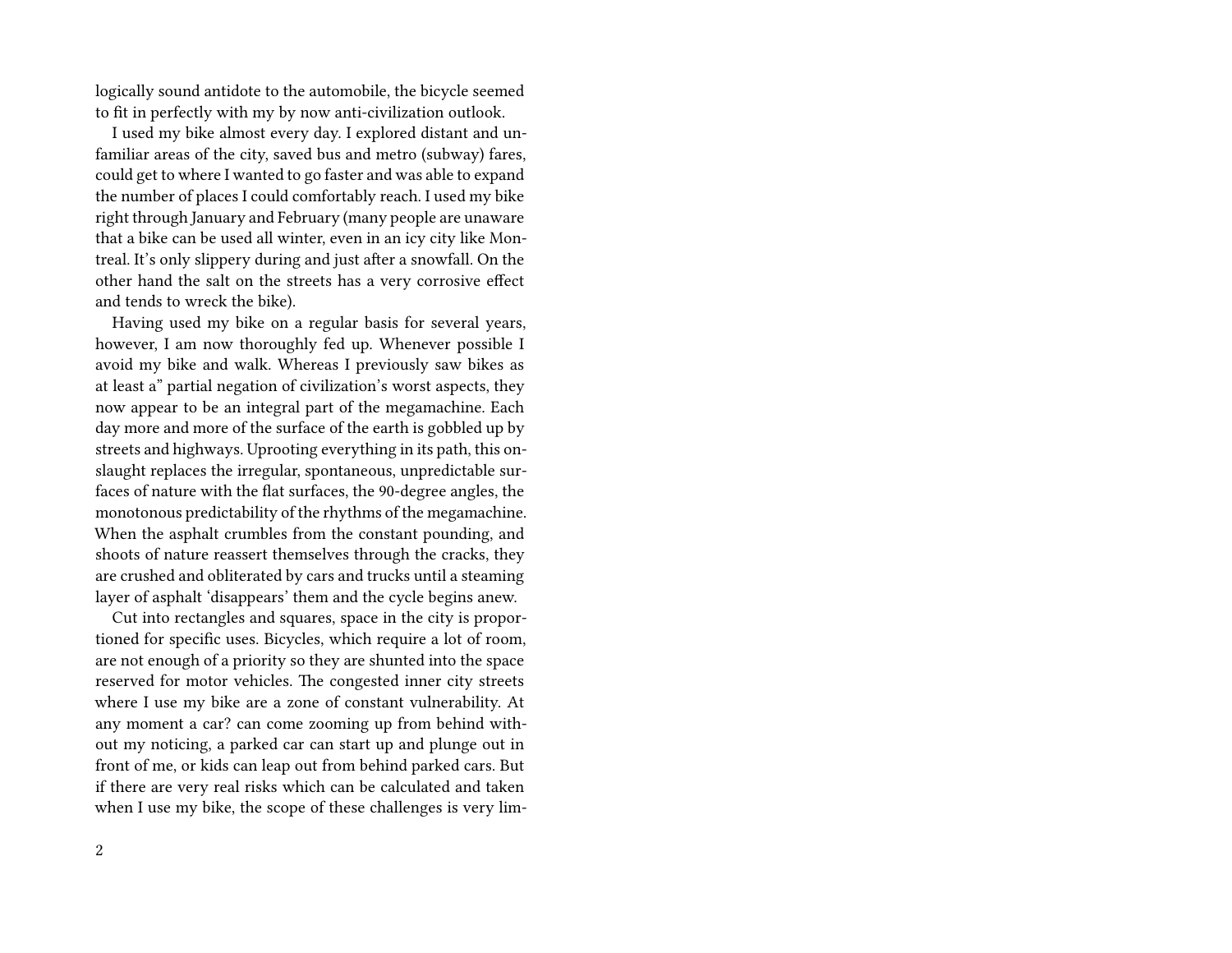techno-determinism of his discourse makes "sophisticated technology" a universal given: "…the very things we are using presuppose a great deal of sophisticated technology. Let's face the fact that we need these technologies."\* Rather than presupposing a great deal of sophisticated technology, isn't it more appropriate to question "the very things we are using?" When Bookchin says "we need" these technologies, he is speaking only for himself.

Questioning bikes will be heretical for some, no doubt. But questioning everything, if offering no guaranties, at least allows the possibility of creating situations which are truly different. For now I continue to use my bike and mass transportation but walk whenever possible. Only when walking do you have time to really look at things, or to think about things in the most uninterrupted, spontaneous way.

ited. These are not the kind of risks which are taken in order to unlearn our domestication and go wild, to confront the demons within and surrounding us. The risks involved in bike riding are simply a question of calculating how many corners you are going to cut safety-wise, which often boils down to how much you're willing to stick your neck out to get somewhere faster: speed is the essence -of civilization.

Walking is a time to daydream, to analyze, to people-watch. But when I'm on a bike it is almost impossible to let my thoughts and emotions flow because I have to constantly monitor the activities of the metal monsters surrounding me. I could simply ignore them, but that would quickly become fatal. Not that this monitoring activity requires a lot of conscious effort, nor am I usually in immediate danger. But it remains an ongoing irritation because it is constantly intruding. Like an omnipresent pollution, it makes bike riding *unpleasant*.

As well it's hard to have other than an alienated relationship toward people driving cars. Especially at night you can't even see the drivers and passengers properly because they lurk in the shadows, distorted by rapidly moving shapes on curved glass surfaces. Driving transforms the personalities of motorists, who take on its frustrations while at the same time exercising the power it conveys. Bicyclists are intruders, an irritant, and the scarcely-veiled hostility of motorists makes bike riding all the more disagreeable.

Like a moth to the light I get drawn toward the sidewalk, where I can bike along without thinking about cars, at least until I get to the end of the block. But here an inversion takes place: on the sidewalk I become towards pedestrians what cars are towards me on the streets — a physical menace and a general pain in the ass. Since I'm not interested in plowing into kids and little old ladies clutching grocery bags, I usually avoid the sidewalks and end up back on the streets.

Not that I obey the rules, as I was reminded by an ad in a local bicycle-oriented tabloid which featured a number of safety